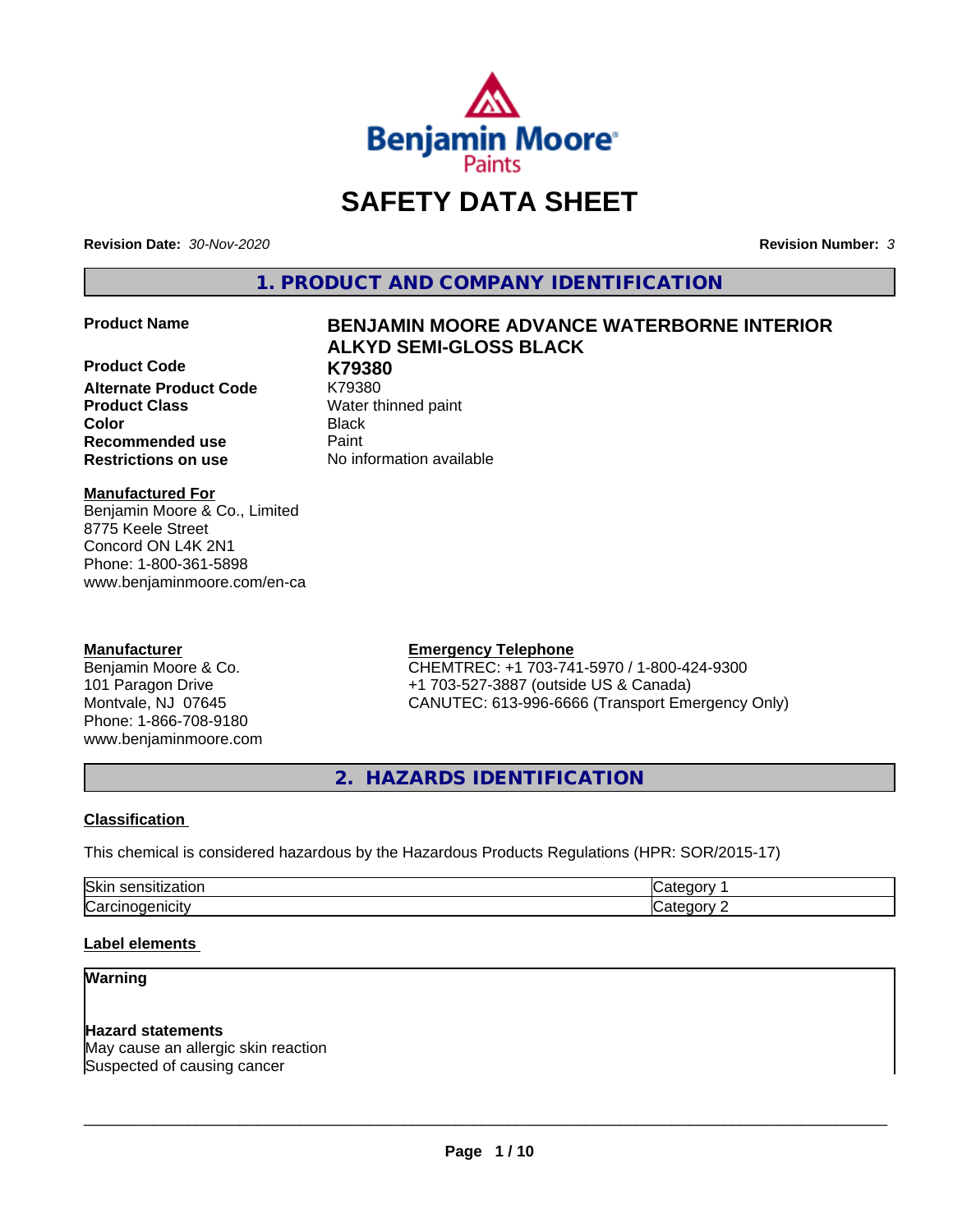## K79380 - BENJAMIN MOORE ADVANCE<br>WATERBORNE INTERIOR ALKYD SEMI-GLOSS<br>BLACK **WATERBORNE INTERIOR ALKYD SEMI-GLOSS BLACK**



## **Precautionary Statements - Prevention**

Obtain special instructions before use Do not handle until all safety precautions have been read and understood Use personal protective equipment as required Avoid breathing dust/fume/gas/mist/vapors/spray Contaminated work clothing should not be allowed out of the workplace Wear protective gloves

#### **Precautionary Statements - Response**

IF exposed or concerned: Get medical advice/attention **Skin** IF ON SKIN: Wash with plenty of soap and water

If skin irritation or rash occurs: Get medical advice/attention Wash contaminated clothing before reuse

#### **Precautionary Statements - Storage**

Store locked up

#### **Precautionary Statements - Disposal**

Dispose of contents/container to an approved waste disposal plant

#### **Other information**

No information available

 **WARNING:** This product contains isothiazolinone compounds at levels of <0.1%. These substances are biocides commonly found in most paints and a variety of personal care products as a preservative. Certain individuals may be sensitive or allergic to these substances, even at low levels.

## **3. COMPOSITION INFORMATION ON COMPONENTS**

| <b>Chemical name</b>                          | CAS No.    | Weight-%       | Hazardous Material<br>registry number<br>(HMIRA registry $#$ ) | Date HMIRA filed and<br>Information Review Act date exemption granted<br>(if applicable) |
|-----------------------------------------------|------------|----------------|----------------------------------------------------------------|------------------------------------------------------------------------------------------|
| Kaolin                                        | 1332-58-7  | $5 - 10%$      |                                                                |                                                                                          |
| Carbon black                                  | 1333-86-4  | $0.5 - 1\%$    |                                                                |                                                                                          |
| Titanium dioxide                              | 13463-67-7 | $0.1 - 0.25%$  |                                                                |                                                                                          |
| Tetramethyl-5-decyne-4,7-diol,<br>$2.4.7.9 -$ | 126-86-3   | $0.1 - 0.25\%$ |                                                                |                                                                                          |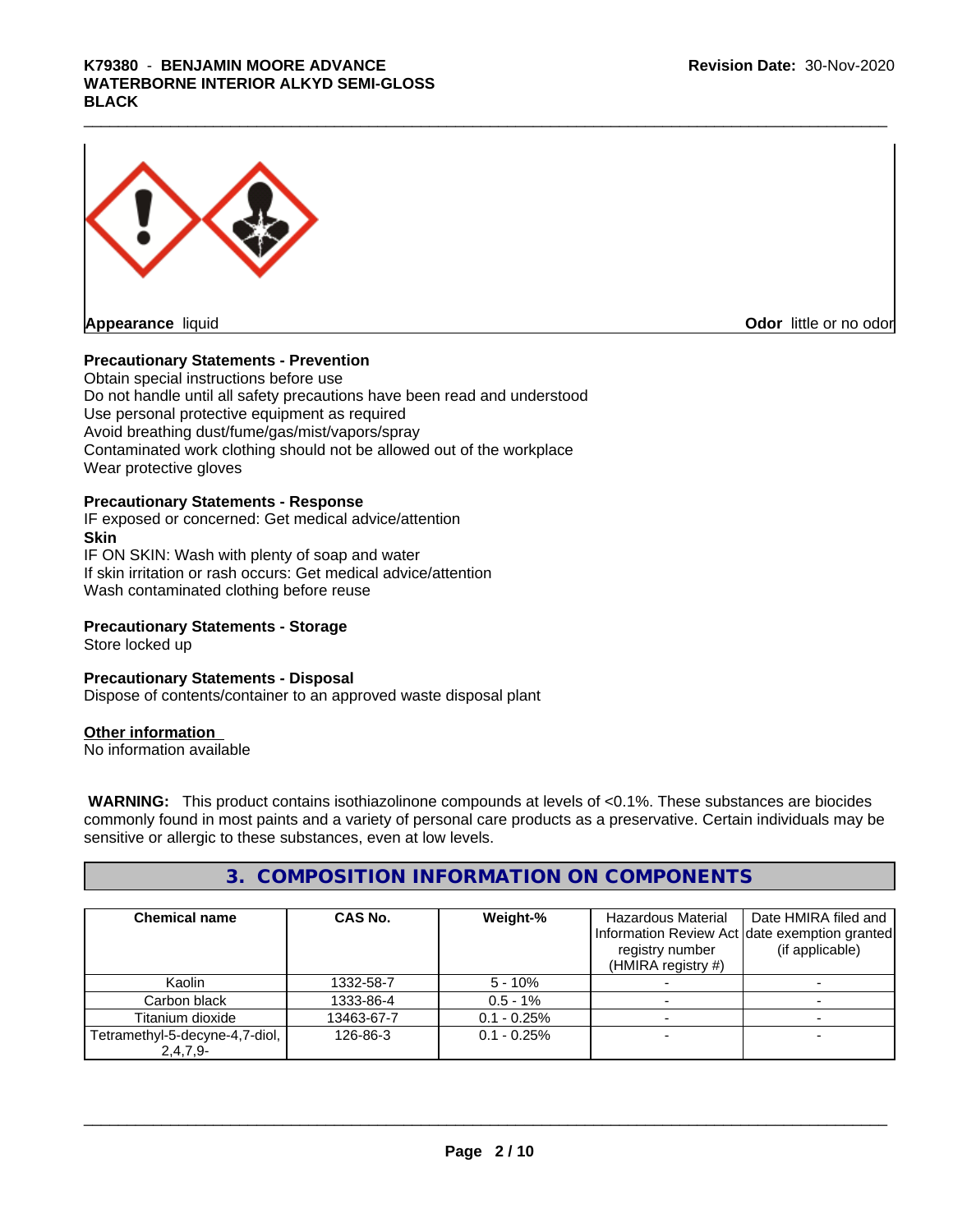\*The exact percentage (concentration) of composition has been withheld as a trade secret

| 4. FIRST AID MEASURES                  |                                                                                                                                                                                                                                        |  |  |
|----------------------------------------|----------------------------------------------------------------------------------------------------------------------------------------------------------------------------------------------------------------------------------------|--|--|
| <b>General Advice</b>                  | No hazards which require special first aid measures.                                                                                                                                                                                   |  |  |
| <b>Eye Contact</b>                     | Rinse thoroughly with plenty of water for at least 15<br>minutes and consult a physician.                                                                                                                                              |  |  |
| <b>Skin Contact</b>                    | Wash off immediately with soap and plenty of water while<br>removing all contaminated clothes and shoes. If skin<br>irritation persists, call a physician. Wash clothing before<br>reuse. Destroy contaminated articles such as shoes. |  |  |
| <b>Inhalation</b>                      | Move to fresh air. If symptoms persist, call a physician.                                                                                                                                                                              |  |  |
| Ingestion                              | Clean mouth with water and afterwards drink plenty of<br>water. Consult a physician if necessary.                                                                                                                                      |  |  |
| <b>Most Important Symptoms/Effects</b> | May cause allergic skin reaction.                                                                                                                                                                                                      |  |  |
| <b>Notes To Physician</b>              | Treat symptomatically.                                                                                                                                                                                                                 |  |  |
|                                        | 5. FIRE-FIGHTING MEASURES                                                                                                                                                                                                              |  |  |
| <b>Suitable Extinguishing Media</b>    | Use extinguishing measures that are appropriate to local<br>circumstances and the surrounding environment.                                                                                                                             |  |  |
|                                        |                                                                                                                                                                                                                                        |  |  |

**Protective equipment and precautions for firefighters** As in any fire, wear self-contained breathing apparatus pressure-demand, MSHA/NIOSH (approved or equivalent) and full protective gear.

**Specific Hazards Arising From The Chemical Closed containers may rupture if exposed to fire or** 

**Sensitivity to mechanical impact** No

**Sensitivity to static discharge** No

**Flash Point Data Flash point (°F)** Not applicable **Flash Point (°C)** Not applicable **Method** Not applicable

**Flammability Limits In Air Lower flammability limit:**<br>
Upper flammability limit:<br>
Upper flammability limit:<br>
Not applicable **Upper flammability limit:** 

extreme heat.

 $\overline{\phantom{a}}$  ,  $\overline{\phantom{a}}$  ,  $\overline{\phantom{a}}$  ,  $\overline{\phantom{a}}$  ,  $\overline{\phantom{a}}$  ,  $\overline{\phantom{a}}$  ,  $\overline{\phantom{a}}$  ,  $\overline{\phantom{a}}$  ,  $\overline{\phantom{a}}$  ,  $\overline{\phantom{a}}$  ,  $\overline{\phantom{a}}$  ,  $\overline{\phantom{a}}$  ,  $\overline{\phantom{a}}$  ,  $\overline{\phantom{a}}$  ,  $\overline{\phantom{a}}$  ,  $\overline{\phantom{a}}$ 

**NFPA Health:** 1 **Flammability:** 0 **Instability:** 0 **Special:** Not Applicable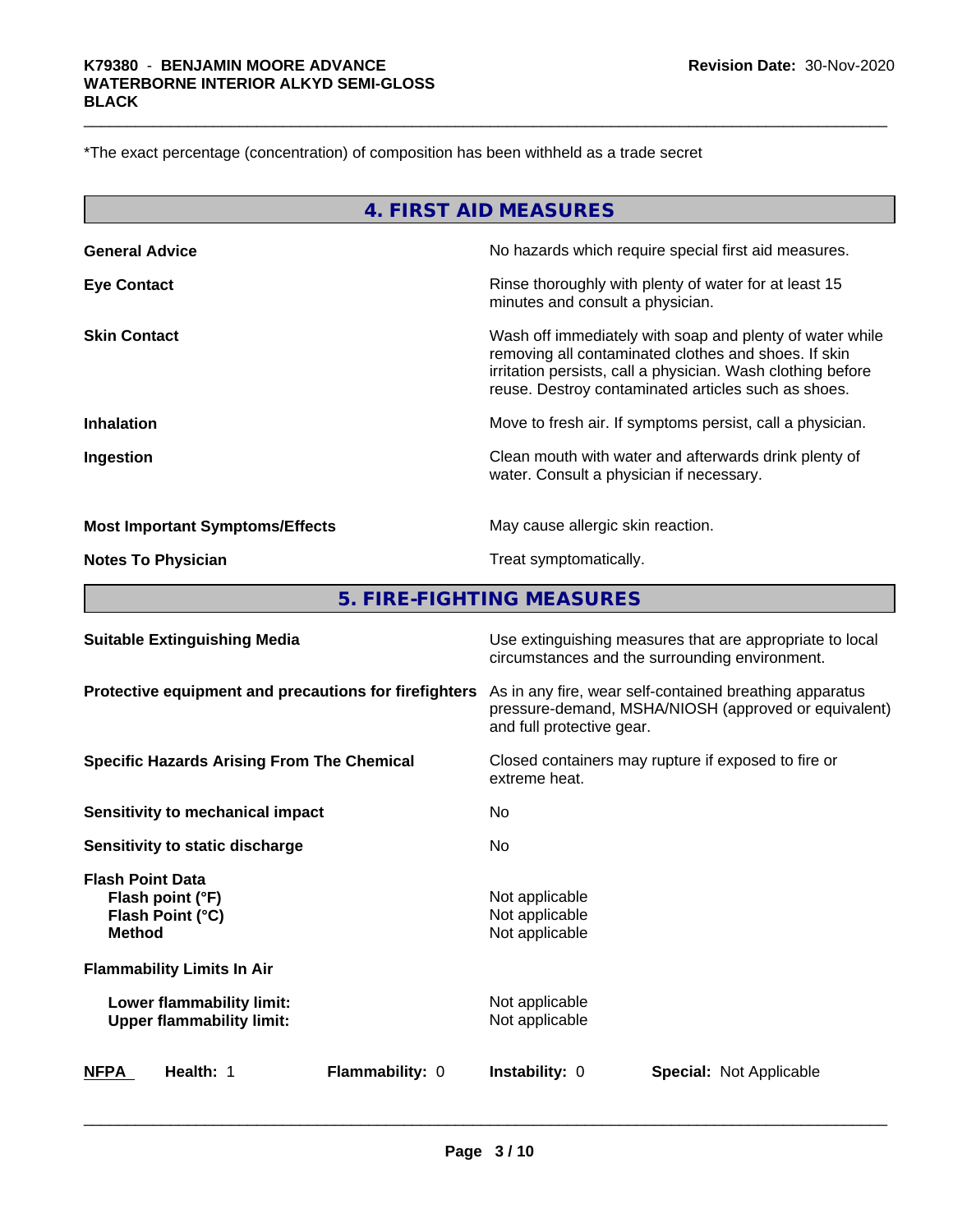#### **NFPA Legend**

- 0 Not Hazardous
- 1 Slightly
- 2 Moderate
- 3 High
- 4 Severe

*The ratings assigned are only suggested ratings, the contractor/employer has ultimate responsibilities for NFPA ratings where this system is used.*

*Additional information regarding the NFPA rating system is available from the National Fire Protection Agency (NFPA) at www.nfpa.org.*

## **6. ACCIDENTAL RELEASE MEASURES**

**Personal Precautions Precautions** Avoid contact with skin, eyes and clothing. Ensure adequate ventilation.

**Other Information Discription Prevent further leakage or spillage if safe to do so.** 

**Environmental precautions** See Section 12 for additional Ecological Information.

**Methods for Cleaning Up Example 20 Soak** up with inert absorbent material. Sweep up and shovel into suitable containers for disposal.

## **7. HANDLING AND STORAGE**

**Handling Handling Avoid contact with skin, eyes and clothing. Avoid breathing** vapors, spray mists or sanding dust. In case of insufficient ventilation, wear suitable respiratory equipment.

**Storage Keep container tightly closed. Keep out of the reach of Keep** container tightly closed. Keep out of the reach of children.

**Incompatible Materials Incompatible Materials No information available** 

 $\overline{\phantom{a}}$  ,  $\overline{\phantom{a}}$  ,  $\overline{\phantom{a}}$  ,  $\overline{\phantom{a}}$  ,  $\overline{\phantom{a}}$  ,  $\overline{\phantom{a}}$  ,  $\overline{\phantom{a}}$  ,  $\overline{\phantom{a}}$  ,  $\overline{\phantom{a}}$  ,  $\overline{\phantom{a}}$  ,  $\overline{\phantom{a}}$  ,  $\overline{\phantom{a}}$  ,  $\overline{\phantom{a}}$  ,  $\overline{\phantom{a}}$  ,  $\overline{\phantom{a}}$  ,  $\overline{\phantom{a}}$ 

**8. EXPOSURE CONTROLS/PERSONAL PROTECTION**

## **Exposure Limits**

| <b>Chemical name</b> | <b>ACGIH TLV</b>         | <b>Alberta</b>             | <b>British Columbia</b>     | <b>Ontario</b>              | Quebec                          |
|----------------------|--------------------------|----------------------------|-----------------------------|-----------------------------|---------------------------------|
| Kaolin               | TWA: $2 \text{ mg/m}^3$  | $2 \text{ mg/m}^3$ - TWA   | $2 \text{ mg/m}^3$ - TWA    | $2 \text{ mg/m}^3$ - TWA    | $5 \text{ mg/m}^3$ - TWAEV      |
|                      | particulate matter       |                            |                             |                             |                                 |
|                      | containing no            |                            |                             |                             |                                 |
|                      | asbestos and $<$ 1%      |                            |                             |                             |                                 |
|                      | crystalline silica,      |                            |                             |                             |                                 |
|                      | respirable particulate   |                            |                             |                             |                                 |
|                      | matter                   |                            |                             |                             |                                 |
| Carbon black         | TWA: $3 \text{ mg/m}^3$  | $3.5 \text{ mg/m}^3$ - TWA | $3$ mg/m <sup>3</sup> - TWA | $3$ mg/m <sup>3</sup> - TWA | $3.5$ mg/m <sup>3</sup> - TWAEV |
|                      | inhalable particulate    |                            |                             |                             |                                 |
|                      | matter                   |                            |                             |                             |                                 |
| Titanium dioxide     | TWA: $10 \text{ mg/m}^3$ | 10 mg/m $3$ - TWA          | 10 mg/m $3$ - TWA           | 10 mg/m $3$ - TWA           | 10 mg/m $3$ - TWAEV             |
|                      |                          |                            | $3 \text{ ma/m}^3$ - TWA    |                             |                                 |

#### **Legend**

ACGIH - American Conference of Governmental Industrial Hygienists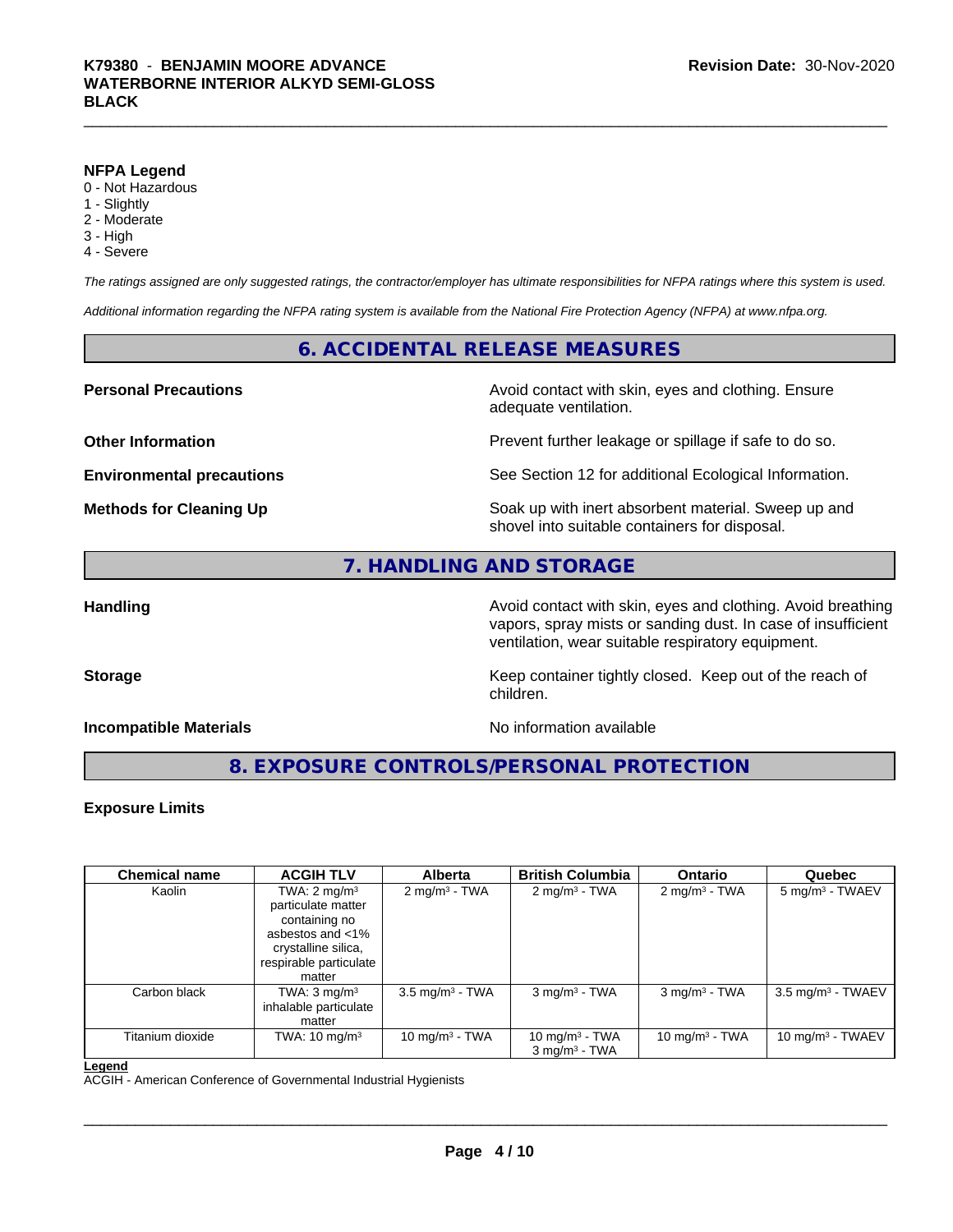## K79380 - BENJAMIN MOORE ADVANCE<br>WATERBORNE INTERIOR ALKYD SEMI-GLOSS<br>BLACK **WATERBORNE INTERIOR ALKYD SEMI-GLOSS BLACK**

Alberta - Alberta Occupational Exposure Limits British Columbia - British Columbia Occupational Exposure Limits Ontario - Ontario Occupational Exposure Limits Quebec - Quebec Occupational Exposure Limits N/E - Not established

#### **Personal Protective Equipment**

**Engineering Measures Ensure adequate ventilation, especially in confined areas.** 

**Eve/Face Protection Safety glasses with side-shields. Skin Protection Protection Protective gloves and impervious clothing. Respiratory Protection In case of insufficient ventilation wear suitable respiratory** equipment.

**Hygiene Measures Avoid contact with skin, eyes and clothing. Remove and Avoid contact with skin, eyes and clothing. Remove and Avoid contact with skin, eyes and clothing. Remove and** wash contaminated clothing before re-use. Wash thoroughly after handling.

## **9. PHYSICAL AND CHEMICAL PROPERTIES**

**Appearance** liquid **Odor** little or no odor **Odor Threshold** No information available **Density (Ibs/gal)** 9.15 - 9.25 **Specific Gravity** 1.10 - 1.12 **pH pH**  $\blacksquare$ **Viscosity (cps)** No information available **Solubility(ies)** No information available **Water solubility** No information available **Evaporation Rate Evaporation Rate No information available Vapor pressure** No information available **Vapor density No information available No information available Wt. % Solids** 35 - 45<br> **Vol. % Solids** 30 - 40 **Vol. % Solids Wt. % Volatiles** 55 - 65 **Vol. % Volatiles** 60 - 70 **VOC Regulatory Limit (g/L)** < 50 **Boiling Point (°F)** 212 **Boiling Point (°C)** 100 **Freezing point (°F)** 32 **Freezing Point (°C)** 0 **Flash point (°F)** Not applicable **Flash Point (°C)** Not applicable **Method** Not applicable **Flammability (solid, gas)** Not applicable **Upper flammability limit:** Not applicable **Lower flammability limit:** Not applicable **Autoignition Temperature (°F)** No information available **Autoignition Temperature (°C)** No information available **Decomposition Temperature (°F)** No information available **Decomposition Temperature (°C)**<br> **Partition coefficient**<br> **Partition coefficient**<br> **No** information available

**No information available**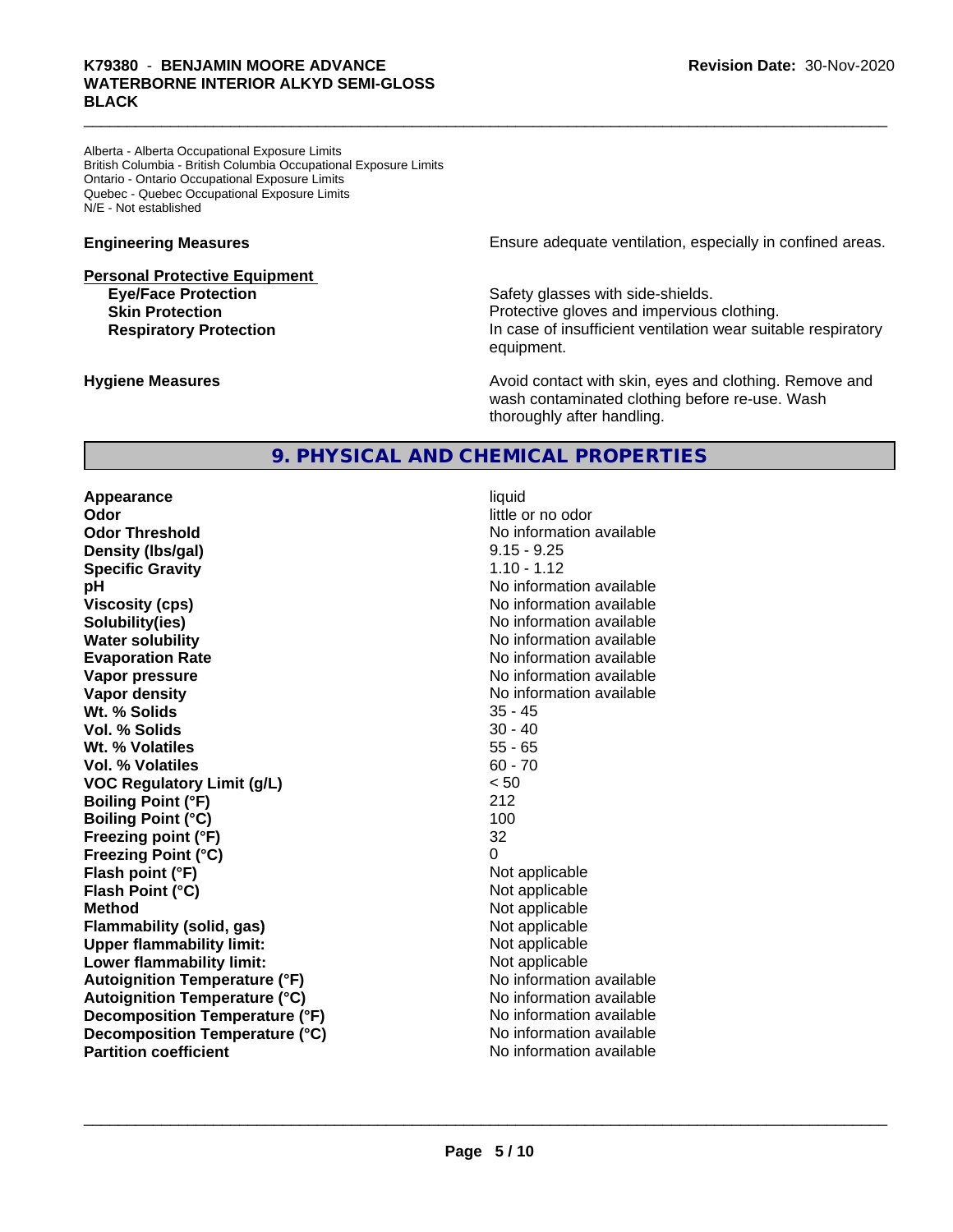## **10. STABILITY AND REACTIVITY**

| <b>Reactivity</b>                         | Not Applicable                           |
|-------------------------------------------|------------------------------------------|
| <b>Chemical Stability</b>                 | Stable under normal conditions.          |
| <b>Conditions to avoid</b>                | Prevent from freezing.                   |
| <b>Incompatible Materials</b>             | No materials to be especially mentioned. |
| <b>Hazardous Decomposition Products</b>   | None under normal use.                   |
| <b>Possibility of hazardous reactions</b> | None under normal conditions of use.     |

## **11. TOXICOLOGICAL INFORMATION**

#### **Product Information Information on likely routes of exposure**

**Principal Routes of Exposure Exposure** Eye contact, skin contact and inhalation.

**Acute Toxicity** 

**Product Information Information No information available** 

#### **Symptoms** related to the physical, chemical and toxicological characteristics

**Symptoms** No information available

#### **Delayed and immediate effects as well as chronic effects from short and long-term exposure**

**Neurological Effects Mutagenic Effects No information available. Reproductive Effects No information available.** No information available. **Developmental Effects No information available. Target organ effects No information available. STOT** - single exposure **No information available. STOT** - **repeated exposure** No information available. **Other adverse effects** Noinformation available. **Aspiration Hazard No information available.** 

**Eye contact Exercise Solution Exercise Solution May cause slight irritation Skin contact Skin contact Skin contact Skin contact** may cause skin irritation and/or dermatitis. May cause sensitization by skin contact. **Inhalation** May cause irritation of respiratory tract. **Ingestion Ingestion Ingestion may cause gastrointestinal irritation, nausea,** vomiting and diarrhea. **Sensitization**<br> **Neurological Effects**<br> **Neurological Effects**<br> **No** information available.

**Numerical measures of toxicity**

**The following values are calculated based on chapter 3.1 of the GHS document**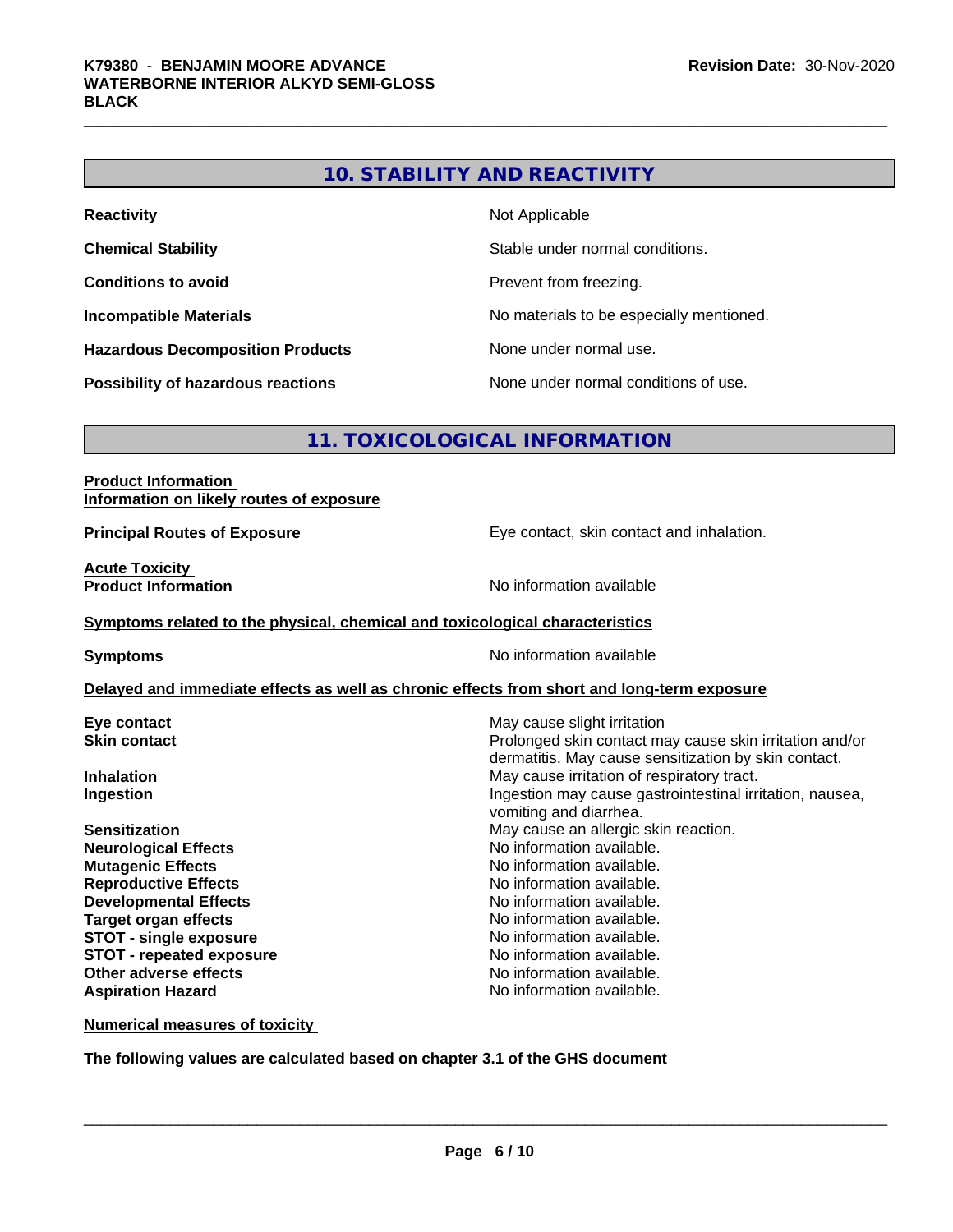## **Component Information**

| Chemical name                                            | Oral LD50             | Dermal LD50             | Inhalation LC50       |
|----------------------------------------------------------|-----------------------|-------------------------|-----------------------|
| Kaolin<br>1332-58-7                                      | > 5000 mg/kg (Rat)    | $>$ 5000 mg/kg (Rat)    |                       |
| Carbon black<br>1333-86-4                                | $> 15400$ mg/kg (Rat) | > 3 g/kg (Rabbit)       |                       |
| Titanium dioxide<br>13463-67-7                           | $> 10000$ mg/kg (Rat) |                         |                       |
| Tetramethyl-5-decyne-4,7-diol,<br>$2,4,7,9-$<br>126-86-3 | $>$ 500 mg/kg (Rat)   | $> 1000$ mg/kg (Rabbit) | $> 20$ mg/L (Rat) 1 h |

### **Chronic Toxicity**

### **Carcinogenicity**

*The information below indicateswhether each agency has listed any ingredient as a carcinogen:.*

| <b>Chemical name</b> | <b>IARC</b>                    | <b>NTP</b> |
|----------------------|--------------------------------|------------|
|                      | 2B - Possible Human Carcinogen |            |
| l Carbon black       |                                |            |
|                      | 2B - Possible Human Carcinogen |            |
| Titanium dioxide     |                                |            |

• Although IARC has classified titanium dioxide as possibly carcinogenic to humans (2B), their summary concludes: "No significant exposure to titanium dioxide is thought to occur during the use of products in which titanium dioxide is bound to other materials, such as paint."

#### **Legend**

IARC - International Agency for Research on Cancer NTP - National Toxicity Program OSHA - Occupational Safety & Health Administration

**12. ECOLOGICAL INFORMATION**

## **Ecotoxicity Effects**

The environmental impact of this product has not been fully investigated.

### **Product Information**

## **Acute Toxicity to Fish**

No information available

## **Acute Toxicity to Aquatic Invertebrates**

No information available

#### **Acute Toxicity to Aquatic Plants**

No information available

## **Persistence / Degradability**

No information available.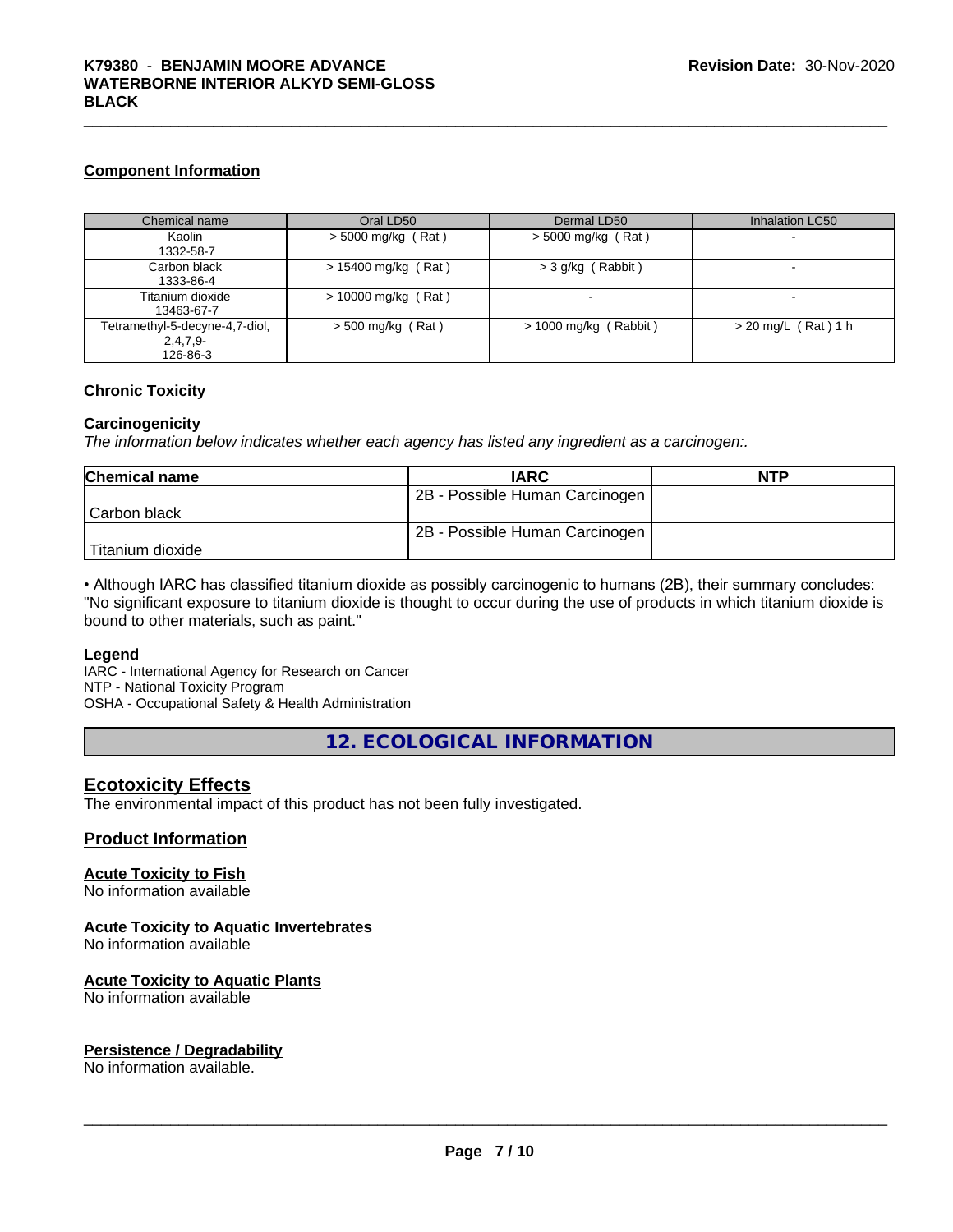#### **Bioaccumulation**

No information available.

#### **Mobility in Environmental Media**

No information available.

#### **Ozone**

No information available

## **Component Information**

#### **Acute Toxicity to Fish**

Titanium dioxide  $LC50:$  > 1000 mg/L (Fathead Minnow - 96 hr.) Tetramethyl-5-decyne-4,7-diol, 2,4,7,9- LC50: 42 mg/L (Carp (Cyprinus carpio) - 24 hr.)

#### **Acute Toxicity to Aquatic Invertebrates**

Tetramethyl-5-decyne-4,7-diol, 2,4,7,9- LC50: 91 mg/L (Daphnia magna - 48 hr.)

#### **Acute Toxicity to Aquatic Plants**

Tetramethyl-5-decyne-4,7-diol, 2,4,7,9- EC50: 82 mg/L (Algae (Selenastrum capricornutum) - 72 hrs.)

**13. DISPOSAL CONSIDERATIONS**

**Waste Disposal Method Dispose of in accordance with federal, state, provincial,** and local regulations. Local requirements may vary, consult your sanitation department or state-designated environmental protection agency for more disposal options.

## **14. TRANSPORT INFORMATION**

| <b>TDG</b>         | Not regulated |
|--------------------|---------------|
| <b>ICAO / IATA</b> | Not regulated |
| <b>IMDG / IMO</b>  | Not regulated |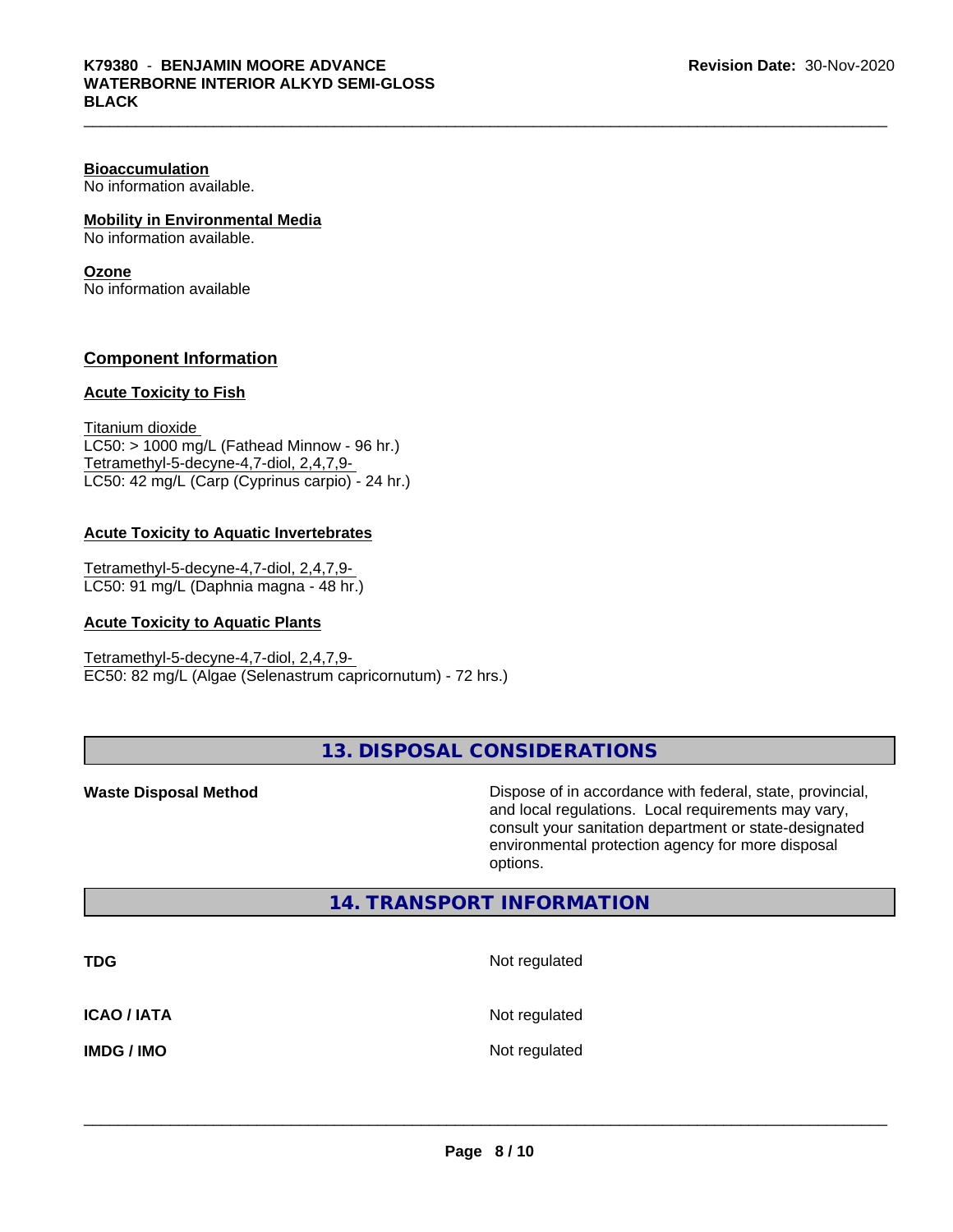## **15. REGULATORY INFORMATION**

## **International Inventories**

| <b>TSCA: United States</b> | Yes - All components are listed or exempt. |
|----------------------------|--------------------------------------------|
| <b>DSL: Canada</b>         | No - Not all of the components are listed. |

### **National Pollutant Release Inventory (NPRI)**

#### **NPRI Parts 1- 4**

This product contains the following Parts 1-4 NPRI chemicals:

*None*

#### **NPRI Part 5**

This product contains the following NPRI Part 5 Chemicals:

*None*

#### **WHMIS Regulatory Status**

This product has been classified in accordance with the hazard criteria of the Hazardous Products Regulations (HPR) and the SDS contains all the information required by the HPR.

|                                                                                                                                 | <b>16. OTHER INFORMATION</b> |                        |                      |          |  |  |
|---------------------------------------------------------------------------------------------------------------------------------|------------------------------|------------------------|----------------------|----------|--|--|
| HMIS -                                                                                                                          | Health: 1*                   | <b>Flammability: 0</b> | <b>Reactivity: 0</b> | $PPE: -$ |  |  |
| <b>HMIS Legend</b><br>0 - Minimal Hazard<br>1 - Slight Hazard<br>2 - Moderate Hazard<br>3 - Serious Hazard<br>4 - Severe Hazard |                              |                        |                      |          |  |  |

- Chronic Hazard

X - Consult your supervisor or S.O.P. for "Special" handling instructions.

*Note: The PPE rating has intentionally been left blank. Choose appropriate PPE that will protect employees from the hazards the material will present under the actual normal conditions of use.*

*Caution: HMISÒ ratings are based on a 0-4 rating scale, with 0 representing minimal hazards or risks, and 4 representing significant hazards or risks. Although HMISÒ ratings are not required on MSDSs under 29 CFR 1910.1200, the preparer, has chosen to provide them. HMISÒ ratings are to be used only in conjunction with a fully implemented HMISÒ program by workers who have received appropriate HMISÒ training. HMISÒ is a registered trade and service mark of the NPCA. HMISÒ materials may be purchased exclusively from J. J. Keller (800) 327-6868.*

 **WARNING!** If you scrape, sand, or remove old paint, you may release lead dust. LEAD IS TOXIC. EXPOSURE TO LEAD DUST CAN CAUSE SERIOUS ILLNESS, SUCH AS BRAIN DAMAGE, ESPECIALLY IN CHILDREN. PREGNANT WOMEN SHOULD ALSO AVOID EXPOSURE.Wear a NIOSH approved respirator to control lead exposure. Clean up carefully with a HEPA vacuum and a wet mop. Before you start, find out how to protect yourself and your family by logging onto Health Canada at